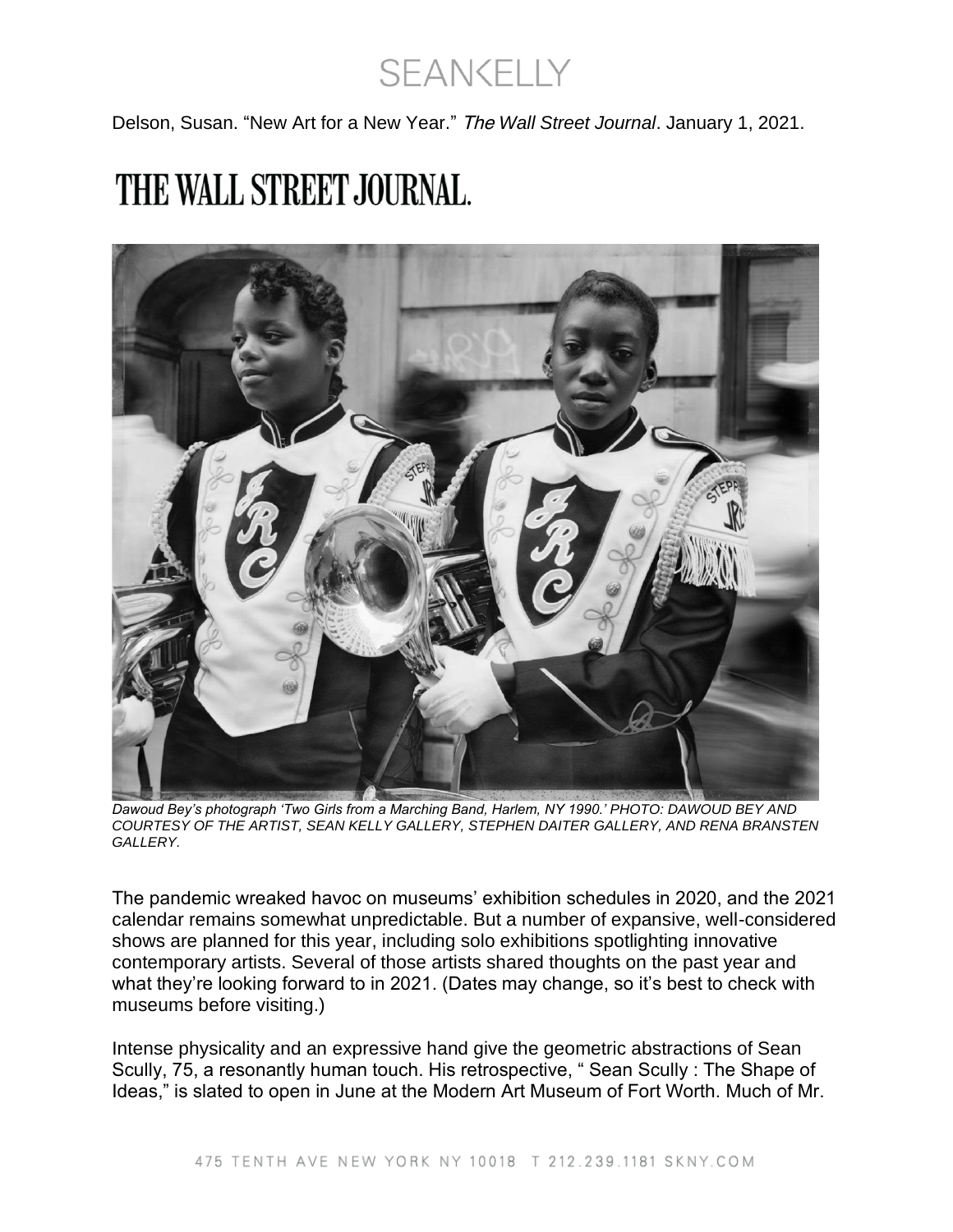**SEANKELLY** 

Scully's studio time last year was devoted to his continuing "Landline" series of paintings, in which horizontal bands of varying colors evoke landscapes and horizons. He also worked on "more nihilistic, pessimistic paintings, with black squares in the middle. Which I find very symbolic of the time," he said. In 2021, he is looking forward to " Jasper Johns : Mind/Mirror," a nearly 500-work retrospective that will open Sept. 29 at the Philadelphia Museum of Art and the Whitney Museum of American Art in New York.

For Bisa Butler, the term that best describes the current moment is "hyperdrive." After months of focused studio time, "I feel my own mind so full of ideas, projects and future collaborations," she said, noting that the lockdown "has emboldened me to connect with people I admire." Ms. Butler, 47, reinterprets vintage photographs of African-Americans as oversize, brilliantly colored quilts, playing pattern against pattern and layering fabrics to create nuanced tones. "Bisa Butler: Portraits" opened at the Art Institute of Chicago in November, a few days before the museum shut down; the show will continue when the Art Institute reopens.

Among the artists Ms. Butler is hoping to see more of in 2021 are Faith Ringgold, Romare Bearden and El Anatsui. She is also looking forward to the emergence of new work by other artists, noting that "as these projects come to fruition, we will see the creative abundance of the lockdown."

Pat Steir, 80, creates abstract paintings by pouring, splashing and flinging color at the canvas. Often an element of chance is skillfully factored into the process. Between uninterrupted studio time and postponed exhibitions, "the lockdown is a kind of dream and nightmare in one," she said. When the Hirshhorn Museum and Sculpture Garden in Washington, D.C. reopens, "Pat Steir: Color Wheel"—a massive, 30-painting installation spanning the circular inner gallery on the museum's second floor—will resume its interrupted run.

Ms. Steir particularly admires two artists, Mickalene Thomas and Barbara Kruger, who manage the difficult task of making great art that is also political. "Mickalene Thomas: A Moment's Pleasure," a two-story immersive work, is currently installed at the Baltimore Museum of Art, which is scheduled to reopen Jan. 16. A retrospective of Ms. Kruger's work is expected to debut later this year at the Art Institute of Chicago.

Over a four-decade career, photographer Dawoud Bey, 67, has portrayed members of underrepresented communities and explored aspects of American history, including the Underground Railroad and the 1963 church bombing in Birmingham, Ala. For him, 2020 was "a very difficult year." Last spring the lockdown halted work on his current series, which focuses on "the plantation experience—the places where African-Americans first enter the American narrative," he said. But the pause also had an unexpected upside, giving the artist time to prepare a new book, "Street Portraits," which will be published this spring.

A major exhibition of his work, "Dawoud Bey: An American Project," is currently on view at the High Museum of Art in Atlanta and will move to the Whitney on April 17. In 2021,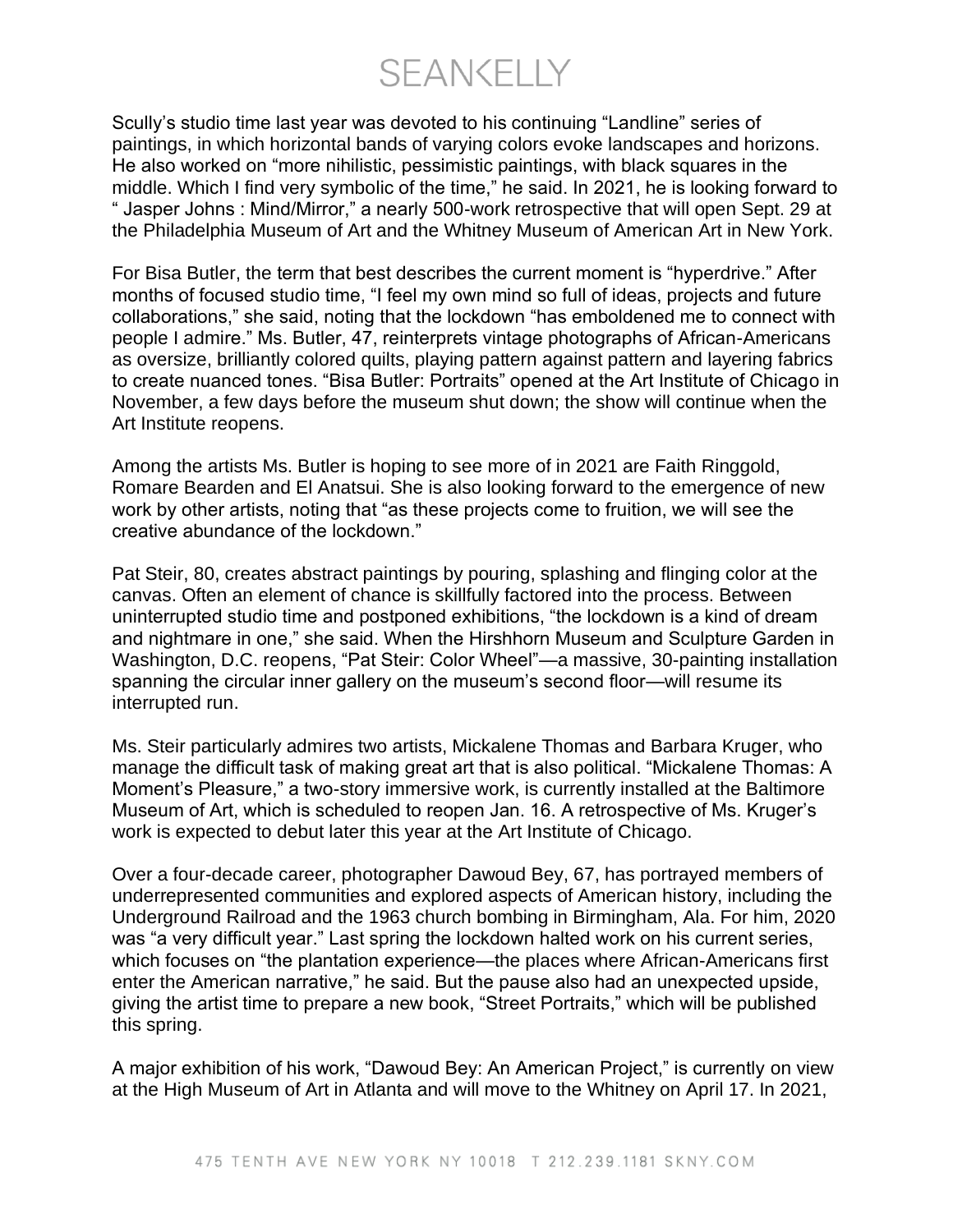**SEANKELLY** 

he is looking forward to the fifth iteration of the Prospect New Orleans Triennial, postponed from last year and now scheduled to open Oct. 23. Mr. Bey sees this as "the year where art, and the institutions that exhibit art, become even more engaged and reflective of the larger social world that we live in."

Shahzia Sikander, 51, is known for bringing traditional Indo-Persian miniature painting into contemporary art. Debuting June 18 at the Morgan Library & Museum in New York, "Shahzia Sikander: Extraordinary Realities" explores the first 15 years of her career, which brought the artist from Pakistan to the U.S. With the pandemic slowdown, "I am in this fortunate place of reflection," Ms. Sikander said, thinking about how, going forward, she can "open up more vantage points" with paintings and sculptures that are "becoming more allegorical."



*Shahzia Sikander, 'Hood's Red Rider No. 2' (1997). PHOTO: COURTESY MORGAN LIBRARY & MUSEUM, COLLECTION OF SUSAN AND LEW MANILOW*